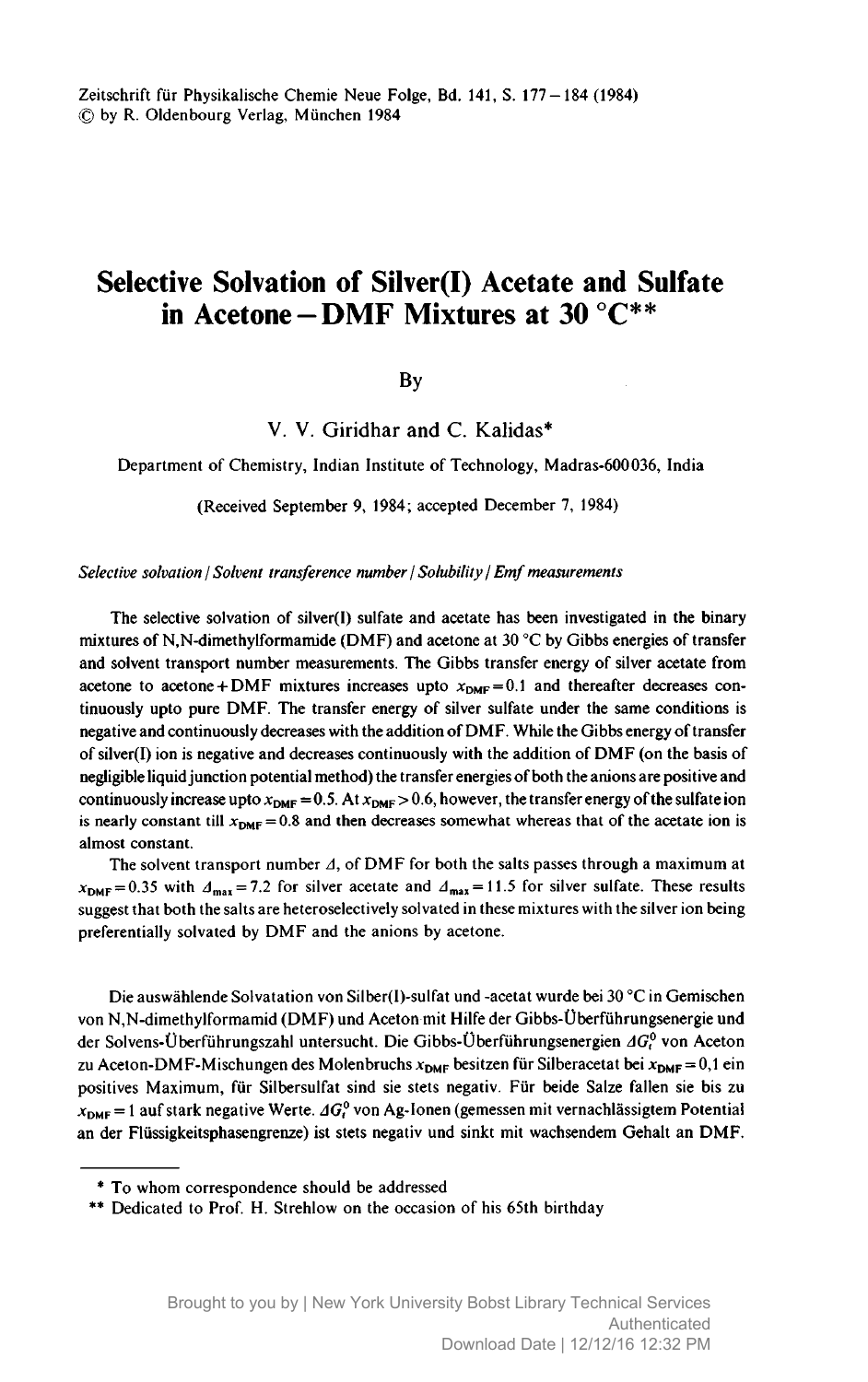Dagegen sind die  $AG<sub>i</sub><sup>0</sup>$  beider Anionen positiv und steigen bis  $x<sub>DMF</sub> = 0.5$ . Zwischen  $x<sub>DMF</sub> = 0.6$ und 0,8 bleibt  $AG_t^0$  des Sulfations konstant und sinkt darüber hinaus wieder ab, während  $AG_t^0$  des Acetations sich nicht mehr andert.

Die Solvens-Überführungszahl 4 von DMF besitzt bei beiden Salzen ein Maximum bei  $x_{\text{DMF}} = 0.35$ .  $A_{\text{max}}$  beträgt für Silberacetat 7,2, für Silbersulfat 11,5. Die Resultate legen eine heteroselektive Solvatation beider Salze in diesen Gemischen nahe, wobei Silberionen bevorzugt durch DMF, die Anionen bevorzugt durch Aceton solvatisiert sind.

## **Introduction**

The importance of selective solvation studies of electrolytes in binary mixed solvents has been well recognised  $[1 - 4]$ . Such investigations have frequently been carried out in solvent mixtures consisting of <sup>a</sup> dipolar aprotic solvent and a protic solvent  $[5 - 9]$ . Binary mixtures of dipolar aprotic solvents have some advantages [10] from <sup>a</sup> theoretical view point in these studies and Cox and Waghorne [11] have discussed this aspect in considerable detail in a recent review.

Gill and Schneider [12] have made an exhaustive study of the physicochemical properties of the binary dipolar aprotic DMF-acetone mixtures and concluded that they are nearly ideal. In the present work, we have undertaken a study of the selective solvation behaviour of two silver(I) salts viz., silver sulfate and acetate in DMF + acetone mixtures and the results are compared with those obtained earlier  $[13 - 15]$  in the related DMF + water and DMF + methanol mixtures which are known to possess strong solvent-solvent interactions in order to consider the effect of replacement of <sup>a</sup> protic by <sup>a</sup> dipolar aprotic component.

## Experimental

## Solvents and salts

DMF (BDH, LR)\* after <sup>a</sup> preliminary vacuum distillation was dried over anhydrous copper sulfate for <sup>a</sup> week and again distilled under vacuum following the procedure of Faulkner and Bard [16]. The fraction boiling at <sup>45</sup> °C under <sup>15</sup> mm Hg pressure was collected and stored out of contact with air. It had  $d^{25} = 0.9441$  g cm<sup>-3</sup>,  $n_0^{25} = 1.4269$ , Sp. conductivity =  $1.05 \times 10^{-7}$  ohm<sup>-1</sup> cm<sup>-1</sup> at 25 °C in good agreement with literature values [17]. Acetone (BDH, AR)\* was refluxed with  $KMnO<sub>4</sub>$  for 5 hrs. and then distilled onto dried molecular sieves  $(5 \text{ Å})$ . A further distillation followed and the fraction boiling at  $56.2^{\circ}$ C was collected following the method of Salomon [18].

<sup>\*</sup> British Drug House, Ltd; laboratory reagents resp. analytical reagents.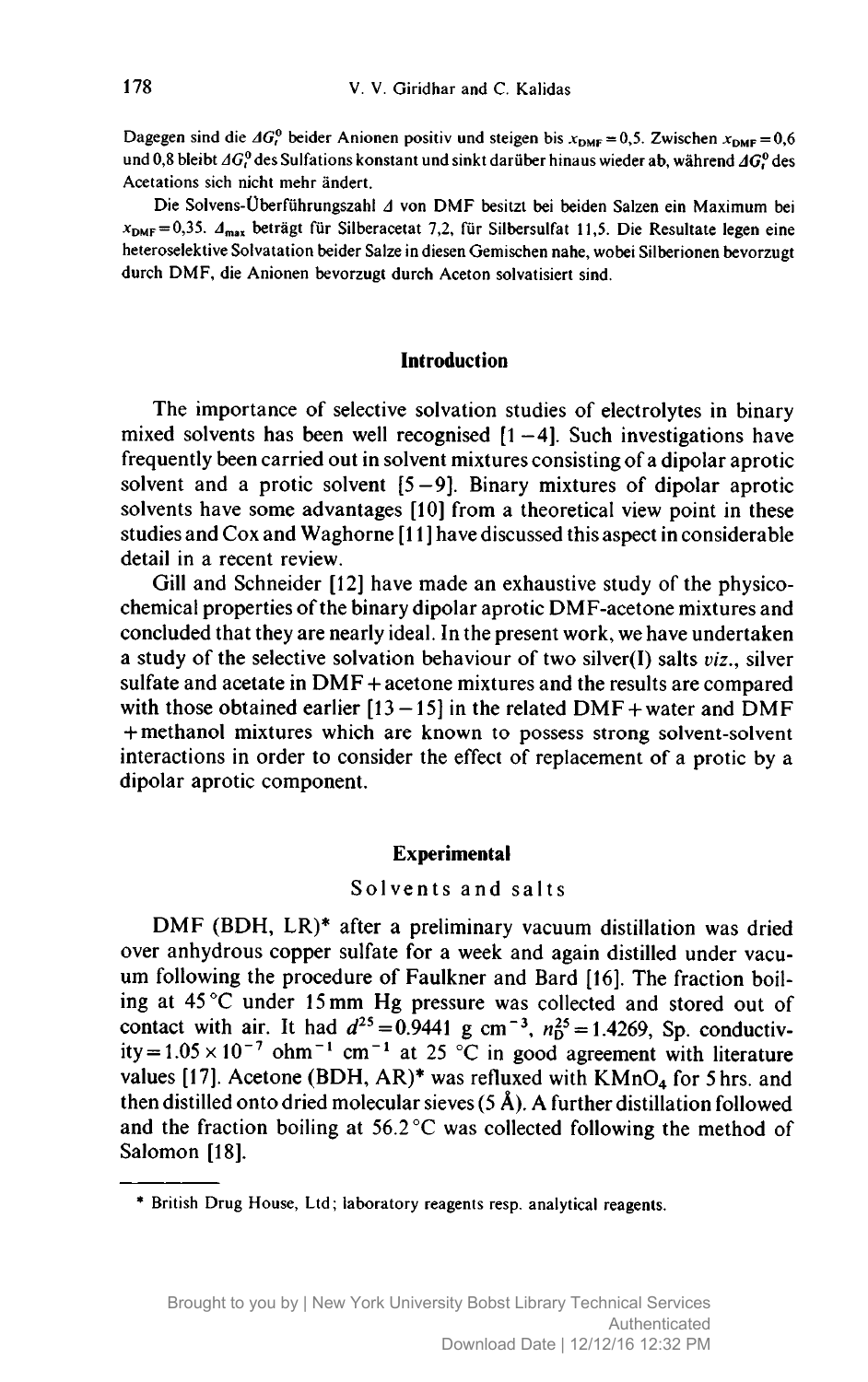Silver sulfate and acetate (S. Merck, Baroda) were dried over  $P_2O_5$  under vacuum before use.

## Results and discussion

### Solubility measurements

The solubility of silver acetate over the whole range of solvent compositions and that of silver sulfate at  $x_{\text{DMF}} \ge 0.6$  was determined potentiometrically exactly as described previously [19]. Since the solubility of silver sulfate in the composition range  $0 \le x_{\text{DMF}} \le 0.5$  was found to be low, its solubility in the range upto  $x_{\text{DMF}} = 0.5$  was determined by employing the concentration cell similar to that used by Kalidas and Schneider [20].

|    | $Ag_2SO_4$  | <b>TEAP</b>              | AgNO <sub>3</sub> |    |
|----|-------------|--------------------------|-------------------|----|
| Ag | (saturated) | 0.1 <sub>m</sub>         | 0.005 m           | Ag |
|    | in solvent  | in solvent $\frac{1}{x}$ | in solvent        |    |
|    | 'ς'         |                          |                   |    |

## Scheme I

in which a 0.1 m solution of tetraethylammonium picrate (TEAP) was used as a bridge electrolyte. The emf of cell(I) is related to the activity of silver ions in the saturated solution of the salt by

$$
E = \frac{RT}{F} \ln \left[ \frac{(a_{\text{Ag}}+)_{\text{ref}}}{(a_{\text{Ag}}+)_{\text{sad. solution}}} \right].
$$
 (1)

. Using the solubility data, the Gibbs transfer free energies of the salts (from acetone to its mixtures with DMF) in different solvent mixtures (S) were calculated by employing the equation

$$
\Delta G_t^{\rm o}(\text{Salt}) = -2.303 RT \log \left[ \frac{K_{\rm sp}(S)}{K_{\rm sp}(R)} \right] \tag{2}
$$

where  $(R = \text{acetone}).$ 

The solubilities  $(C)$  of silver acetate and silver sulfate are related to the respective thermodynamic solubility products by

$$
K_{\rm sp}(\rm AgOAc) = \gamma_{\pm}^{2} C^{2}
$$
 (3)

and

$$
K_{\rm sp}(\text{Ag}_2\text{SO}_4) = 4\gamma_{\pm}^3 C^3 \tag{4}
$$

where  $y_{\pm}$  is the mean molal activity coefficient of the electrolyte calculated from the extended Debye-Hückel equation with ion-size parameter  $a = 7.0 \text{ Å}$ for silver sulfate and silver acetate.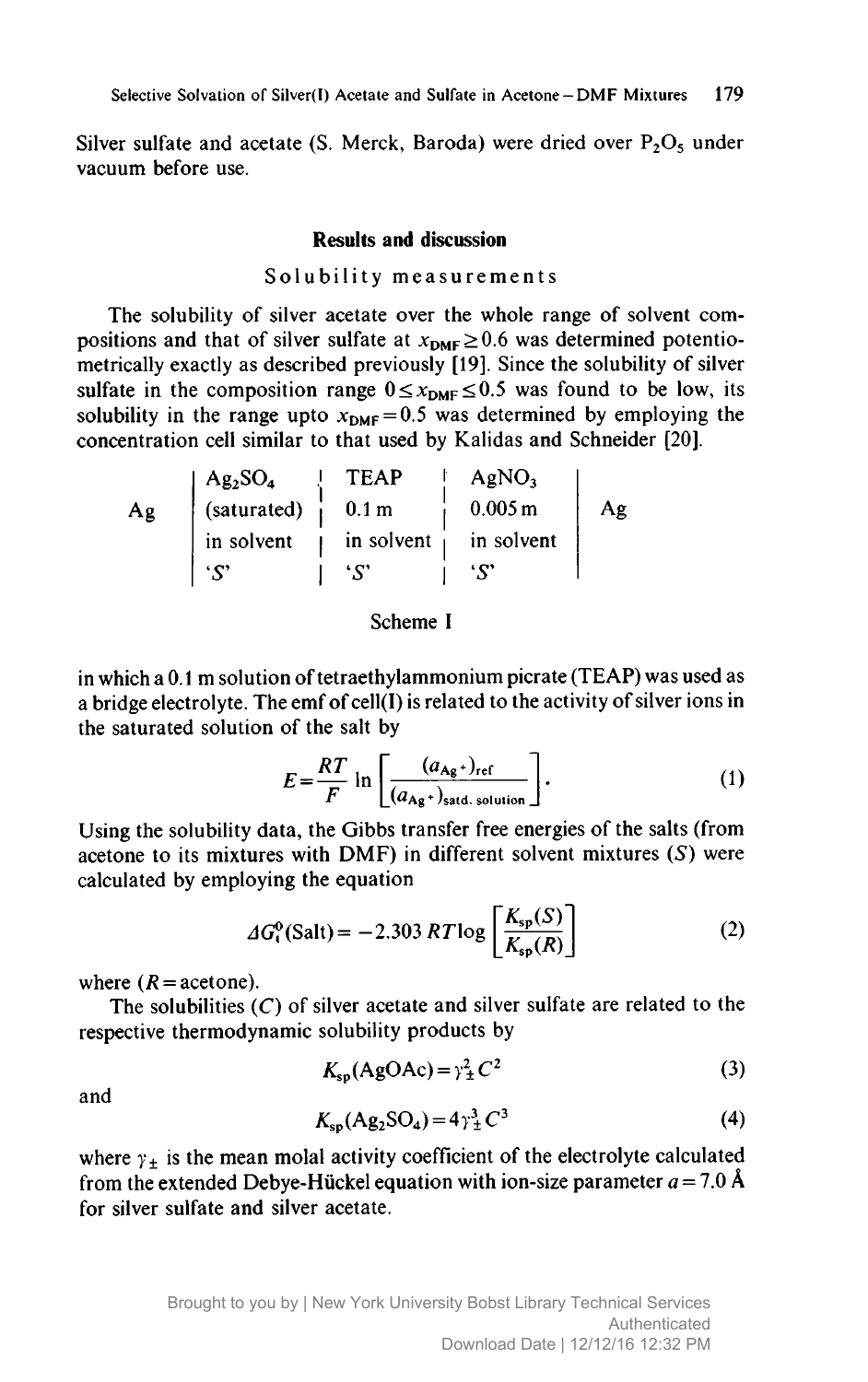The transfer energies of the salts were split into their ionic contributions by using the transfer energy data on silver ion in these mixtures as determined by the negligible liquid junction potential (nLJP) method of Alexander et al. [21]. The cell

$$
Ag \left| \begin{array}{ccc} AgClO_4 & TEAP & HAGClO_4 \\ 0.01 \text{ m} & 0.1 \text{ m} & 0.01 \text{ m} \\ (AN) & (AN) & Hor S \end{array} \right| \begin{array}{c} AgClO_4 \\ 0.01 \text{ m} & 0.01 \text{ m} \\ (AN) & Hor S \end{array}
$$

Scheme II

was employed for this purpose where  $R$  and  $S$  have the same significance as mentioned earlier.

The Gibbs transfer energy of silver ion from acetone to its mixtures with DMF is given by

$$
\Delta G_t^0(\mathbf{Ag}^+) = F(E_S - E_R) - RT \ln \left[ \frac{a_{\mathbf{Ag}} \cdot (S)}{a_{\mathbf{Ag}} \cdot (R)} \right] \tag{5}
$$

where  $E_R$  and  $E_S$  refer to the emf of cell (II) in acetone and solvent mixtures respectively.

The transfer energies of the anions were then computed from the relations

$$
\Delta G_t^0(\text{AgOAc}) = \Delta G_t^0(\text{Ag}^+) + \Delta G_t^0(\text{OAc}^-)
$$
 (6)

and

$$
\Delta G_t^0(\text{Ag}_2\text{SO}_4) = 2 \Delta G_t^0(\text{Ag}^+) + \Delta G_t^0(\text{SO}_4^{2-})
$$
 (7)

The transfer energies of the salts and respective ions are given in Table 2. The solvent transport number  $(\Lambda)$  of DMF was determined according to the method of Wagner [22] using the following cell with transference

> Ag AgOAc or  $Ag_2SO_4$ satd. soln  $(x'_{\text{DMF}} = 1 - x'_{\text{acetone}})$ AgOAc or  $Ag_2SO_4$ satd. soln  $(x_{\text{DMF}} = 1 - x_{\text{acetone}})$ Ag

## Scheme III

The emf of this cell is related to  $\Delta$  by

$$
E = -\left(\frac{RT}{F}\right) \frac{(x_{\text{DMF}}^{\prime} - x_{\text{DMF}}^{\prime})}{x_{\text{DMF}}(1 - x_{\text{DMF}})} \cdot \Delta \cdot \left[1 + \frac{\partial \ln f_{\text{DMF}}}{\partial \ln x_{\text{DMF}}}\right]
$$
(8)

where the various terms have their usual significance. The activity coefficient term in equation (8) was calculated from the vapour pressure data of acetone-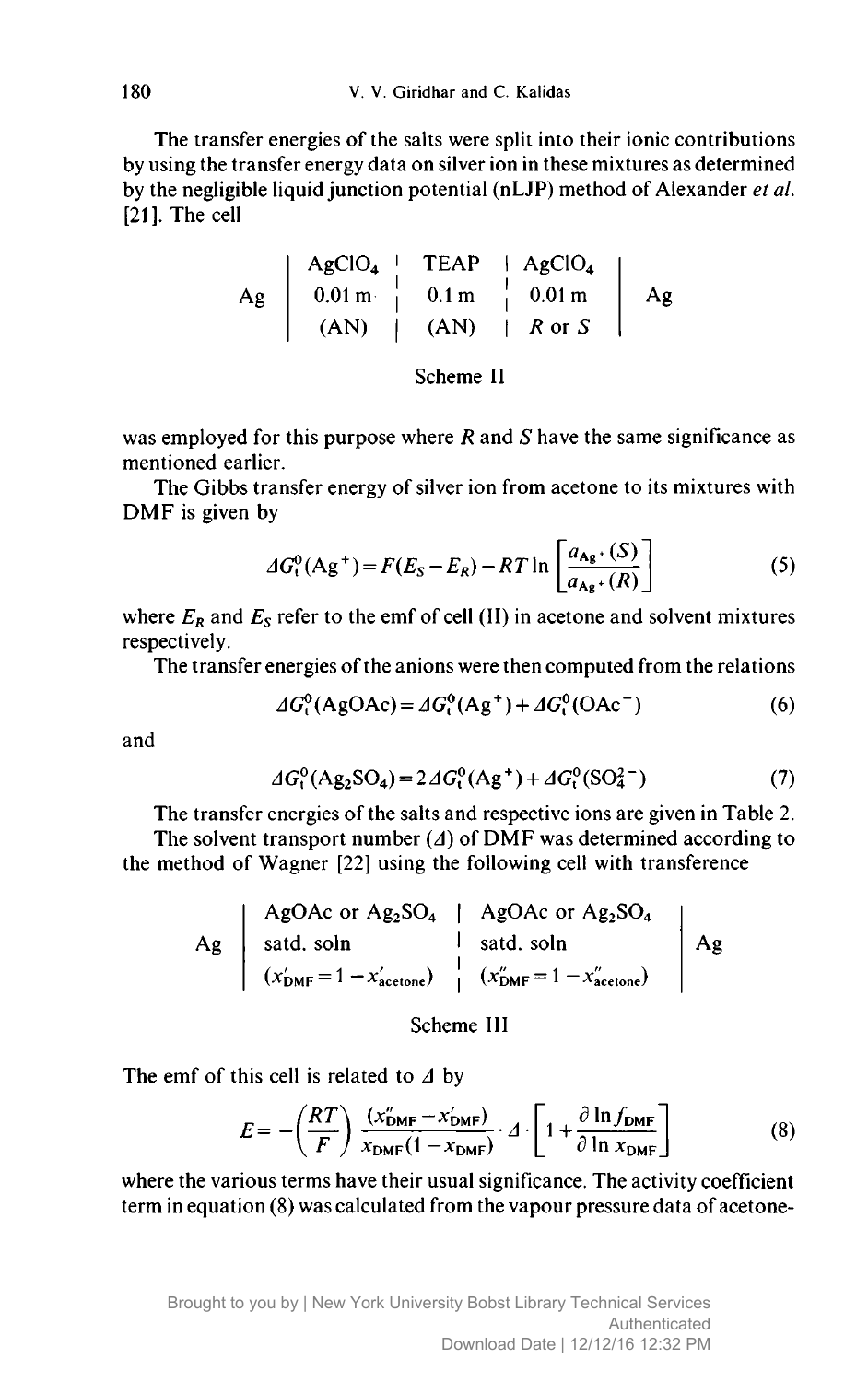| XDMF           | Dielectric constant<br>solvent mixture<br>D' of the | of $Ag_2SO_4^*$<br>× 10 <sup>6</sup> /mol<br>Kg <sup>-1</sup><br>Solubility | $\ddot{x}$                                         | ٷ                                                  | of AgOAcª<br>$\times 10^4$ /mol<br>Kg <sup>-1</sup><br>Solubility | $\ddot{x}$ | k,                                                                      |  |
|----------------|-----------------------------------------------------|-----------------------------------------------------------------------------|----------------------------------------------------|----------------------------------------------------|-------------------------------------------------------------------|------------|-------------------------------------------------------------------------|--|
|                |                                                     | 0.65                                                                        | 0.976                                              | $.02 \times 10^{-18}$                              | 0.63                                                              | 0.935      | $47 \times 10^{-9}$                                                     |  |
| $\overline{5}$ |                                                     | $\frac{105}{20}$                                                            |                                                    | $27 \times 10^{-18}$                               |                                                                   |            | $83 \times 10^{-9}$                                                     |  |
|                | 009118118009<br>0009188051098                       |                                                                             | 0.973<br>0.972<br>0.972<br>0.969<br>0.985<br>0.986 | $.24 \times 10^{-17}$                              | 285577887                                                         |            |                                                                         |  |
| antheres       |                                                     | $1.50$<br>$1.70$<br>$2.30$<br>$7.20$                                        |                                                    | $.80 \times 10^{-17}$                              |                                                                   |            | $5.14 \times 10^{-9}$<br>7.36 × 10 <sup>-9</sup>                        |  |
|                |                                                     |                                                                             |                                                    | $4.74 \times 10^{-17}$                             |                                                                   |            |                                                                         |  |
|                |                                                     |                                                                             |                                                    |                                                    |                                                                   |            | $8.11 \times 10^{-9}$<br>$2.01 \times 10^{-8}$<br>4.60 $\times 10^{-8}$ |  |
|                |                                                     |                                                                             |                                                    | $9.84 \times 10^{-17}$<br>1.31 × 10 <sup>-15</sup> |                                                                   |            |                                                                         |  |
|                |                                                     | 9.60                                                                        |                                                    | $9.07 \times 10^{-15}$                             |                                                                   |            | $6.68 \times 10^{-8}$                                                   |  |
|                |                                                     | 3.0                                                                         |                                                    | $1.55 \times 10^{-15}$                             |                                                                   |            | $7.27 \times 10^{-8}$                                                   |  |
|                |                                                     | 27.0                                                                        |                                                    | $6.44 \times 10^{-14}$                             |                                                                   |            | $1.05 \times 10^{-7}$                                                   |  |
|                |                                                     | 41.0                                                                        |                                                    | $2.19 \times 10^{-13}$                             | 6.15                                                              |            | $1.21 \times 10^{-7}$                                                   |  |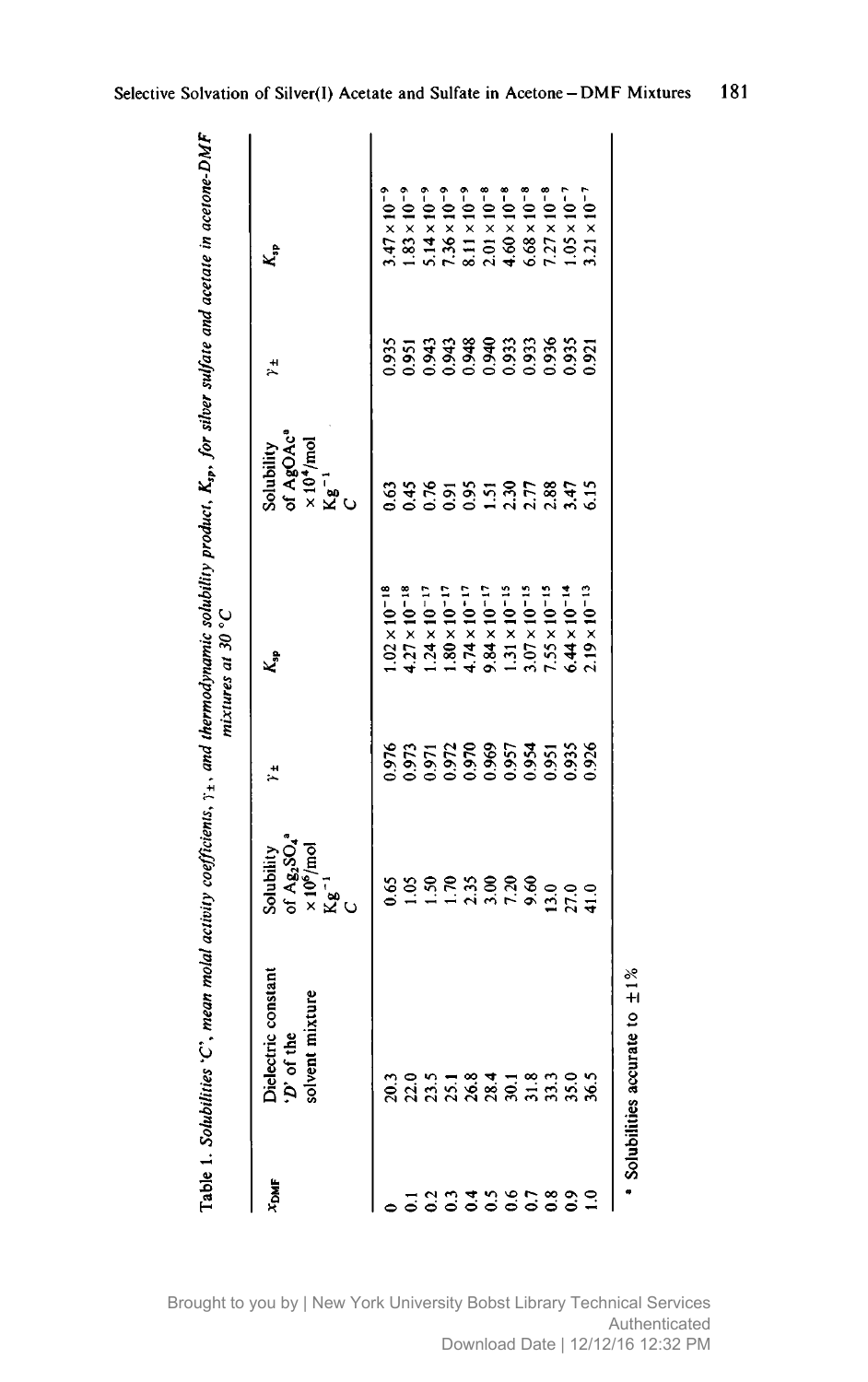DMF mixtures reported in the literature [23]. These data together with the emfs of the cell (III) and the calculated  $\Delta$  values for the two salts are given in Table 3.

## **Discussion**

The solubilities of both silver sulfate and silver acetate increase continuously with the addition of DMF except for silver acetate at  $x_{\text{DMF}} = 0.1$  where it shows <sup>a</sup> slight decrease initially (Table 1). Thus the Gibbs transfer energy of silver acetate shows a small positive value at  $x_{\text{DMF}} = 0.1$  and thereafter is negative and decreases continuously with the addition ofDMF (Table 2). But for silver sulfate, the transfer energy is negative and decreases continuously with the addition of DMF (Table 2). In the related  $DMF - H_2O$ -mixtures [13], also in DMSO –  $H_2O$ -mixtures [5, 24] an opposite variation is observed. This is most presumably due to the strong solvent-solvent interactions in the latter two systems  $[25 - 27]$ .

It is seen that the transfer energy of the silver ion, (Table 2), is negative throughout and decreases with the addition of DMF indicating that its transfer from acetone to acetone-DMF mixtures is favourable and thus it is preferentially solvated by DMF. The transfer energies of acetate and sulfate ions are however, positive and increase gradually till  $x_{DMF} = 0.5$  and remain nearly constant although <sup>a</sup> slight decrease is noted for sulfate ion beyond  $x_{\text{DMF}} = 0.8$ . It may be mentioned that the transfer energies of some anions such as chloride, bromide and iodide ions from acetone to DMF obtained by the tetraphenylarsonium tetraphenylborate (TATB) method have been reported to be negative whereas the values for sulfate and acetate ions in this work are seen to be positive. A direct comparison of the results of transfer energies of anions in this work with literature values is rendered difficult because of nonavailability of other data on these ions. However, the conclusions based on transfer energy variation of silver ion and the anions in the present case derive independent support from solvent transport number measurements as shown subsequently. Thus the transfer of anions from acetone to acetone-DMF mixtures is disfavoured which suggests that they are preferentially solvated by acetone in these mixtures. A heteroselective solvation of both the salts may, therefore, be inferred in these mixtures. The preferential solvation of silver ion by DMF in these mixtures may be explained in terms of specific backbonding interactions between the  $d^{10}$  cation and  $\pi^*$  orbitals of the carbonyl group in DMF. The specific solvation of the anions by acetone possibly arises through the H-bond formation between these ions and the H atom of the enolic form of acetone molecule. Table 3 shows that the  $\Delta$  values are positive throughout and pass through a maxima at  $x_{DMF} = 0.35$  for both the salts with  $\Delta_{\text{max}} = 11.5$  for silver sulfate and  $\Delta_{\text{max}} = 7.2$  for silver acetate. Thus there is an increase of 7.2 and 11.5 moles of DMF for silver acetate and sulfate respectively per faraday relative to the mean molar velocity of solvent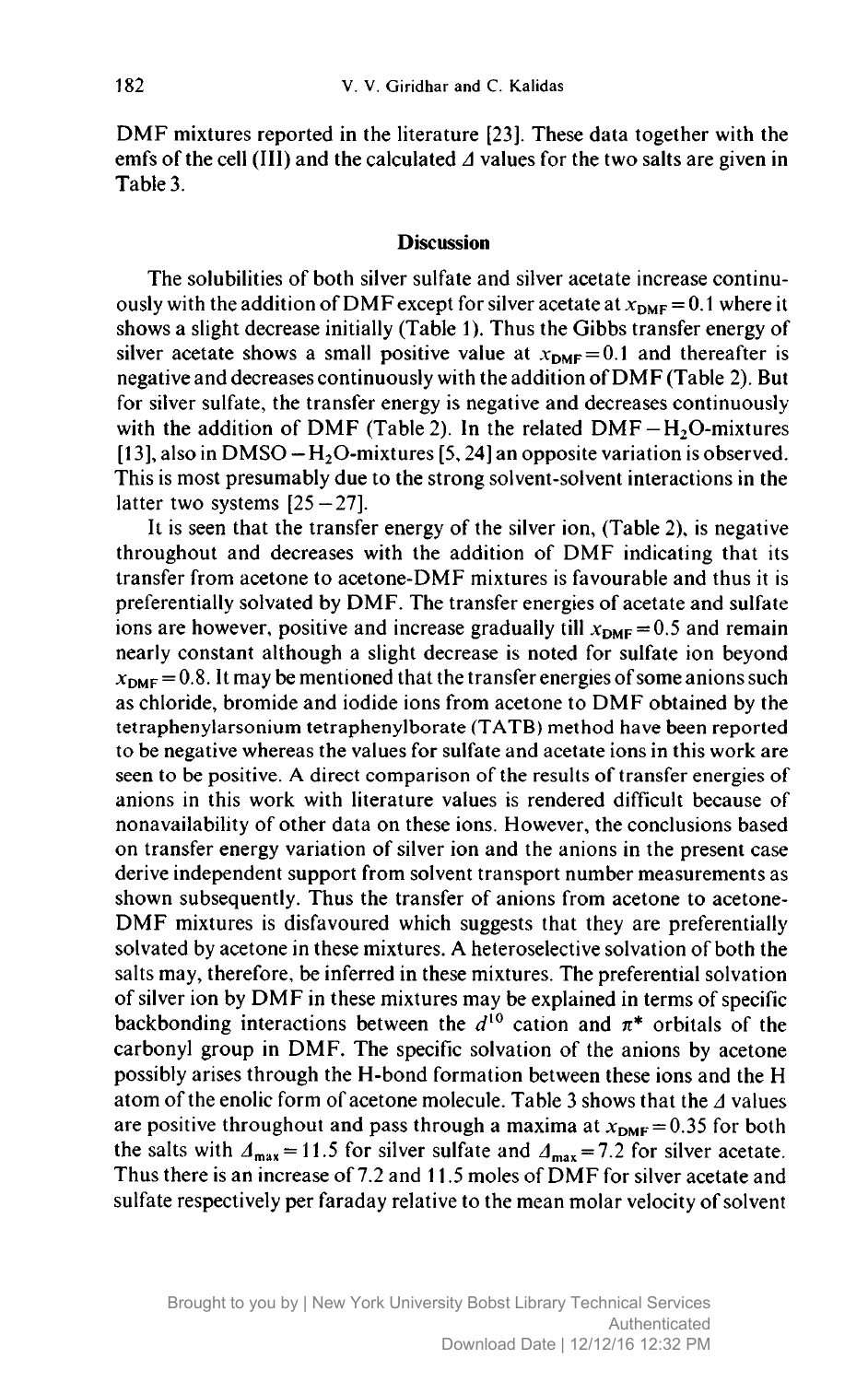| $x_{\text{DMF}}$ | $AG_1^0(Ag_2SO_4)^{**}$ /<br>$kJ$ mol <sup>-1</sup> | $AG_1^0(AgOAc)$ **/<br>$kJ$ mol <sup>-1</sup> | $\Delta G_1^0(\text{Ag}^+)^*/$<br>$kJ$ mol <sup>-1</sup> | $\triangle 4G_1^0(SO_4^{2-})/$<br>$kJ$ mol <sup><math>-1</math></sup> | $\Delta G_{1}^{0}$ (OAc <sup>-</sup> )/<br>$kJ$ mol <sup>-1</sup> |
|------------------|-----------------------------------------------------|-----------------------------------------------|----------------------------------------------------------|-----------------------------------------------------------------------|-------------------------------------------------------------------|
| $\bf{0}$         | $\bf{0}$                                            | $\mathbf 0$                                   | 0                                                        | $\bf{0}$                                                              | 0                                                                 |
| 0.1              | $-3.61$                                             | $- + 1.61$                                    | $-5.91$                                                  | 8.21                                                                  | 7.52                                                              |
| 0.2              | $-6.30$                                             | $-0.99$                                       | $-10.14$                                                 | 13.98                                                                 | 9.15                                                              |
| 0.3              | $-7.25$                                             | $-1.90$                                       | $-13.05$                                                 | 18.85                                                                 | 11.15                                                             |
| 0.4              | $-9.68$                                             | $-2.14$                                       | $-14.70$                                                 | 19.72                                                                 | 12.56                                                             |
| 0.5              | $-11.52$                                            | $-4.43$                                       | $-17.67$                                                 | 23.82                                                                 | 13.24                                                             |
| 0.6              | $-18.04$                                            | $-6.52$                                       | $-18.94$                                                 | 19.84                                                                 | 12.42                                                             |
| 0.7              | $-20.19$                                            | $-7.46$                                       | $-21.03$                                                 | 21.86                                                                 | 13.57                                                             |
| 0.8              | $-22.46$                                            | $-7.67$                                       | $-21.72$                                                 | 20.98                                                                 | 14.05                                                             |
| 0.9              | $-27.86$                                            | $-8.60$                                       | $-22.89$                                                 | 17.92                                                                 | 14.29                                                             |
| 1.0              | $-30.95$                                            | $-11.41$                                      | $-24.48$                                                 | 18.01                                                                 | 13.07                                                             |

Table 2. Gibbs transfer free energies,  $AG_t^0$ , of Ag<sub>2</sub>SO<sub>4</sub>, AgOAc, Ag<sup>+</sup>, SO<sub>4</sub><sup>-</sup> and OAc<sup>-</sup> from acetone to acetone-DMF mixtures at 30  $^{\circ}$ C

Accurate to  $\pm 0.08$  kJ mol<sup>-1</sup>

Accurate to  $\pm 0.2$  kJ mol<sup>-1</sup>

Table 3. Solvent transport numbers  $\Delta$ , of DMF in Ag<sub>2</sub>SO<sub>4</sub> and AgOAc in the acetone-DMF system at 30 $\degree$ C

| $x_{\text{DMF}}$ | $\partial$ ln $f_{\rm DMF}$<br>$\partial$ in $x_{\text{DMF}}$ | $Ag_2SO_4$ |                 | AgOAc          |                |
|------------------|---------------------------------------------------------------|------------|-----------------|----------------|----------------|
|                  |                                                               | $-E(mV)$   | Δ               | $-E(mV)$       | Δ              |
| 0.05             | 0.0                                                           | $105 + 2$  | $1.9 + 0.03$    | $20.5 + 0.5$   | $0.4 + 0.01$   |
| 0.25             | $-0.104$                                                      | $75 + 2$   | $6.0 + 0.15$    | $37.0 + 2$     | $3.0 + 0.15$   |
| 0.35             | $-0.125$                                                      | $115 + 2$  | $11.5 \pm 0.20$ | $72.0 \pm 2$   | $7.2 \pm 0.20$ |
| 0.45             | $-0.117$                                                      |            |                 | $53.0 + 1$     | $5.7 \pm 0.11$ |
| 0.55             | $-0.084$                                                      | $45 + 1$   | $4.8 + 0.11$    | $47.0 + 1$     | $4.9 \pm 0.11$ |
| 0.65             | $-0.061$                                                      | $42 + 1$   | $3.8 + 0.10$    |                |                |
| 0.75             | $-0.047$                                                      |            |                 | $27.5 \pm 0.5$ | $2.1 \pm 0.04$ |
| 0.85             | $-0.021$                                                      | $19 + 0.5$ | $0.9 + 0.03$    | $31.0 + 1$     | $1.5 + 0.05$   |
| 0.95             | 0.0                                                           | $20 + 0.5$ | $0.4 \pm 0.01$  |                |                |

mixture as reference in the cathode compartment, when solutions of these salts are electrolysed in acetone-DMF mixtures at the given composition.

 $\Delta$  can be represented in terms of the solvation numbers of the cation and anions  $(n_1, n_2, n_1n_2)$  and the transport number of ions as

$$
\Delta = (x_1 n_{2+} - x_2 n_{1+})t_+ - (x_1 n_{2-} - x_2 n_{1-})t_- \tag{9}
$$

where subscript 1 refers to acetone and 2 refers to DMF. Detailed interpretation of  $\overline{A}$  on the basis of equation (9) is difficult in view of the nonavailability of data on ionic transport numbers as well as of ion association in these solvent mixtures. It is assumed that the effect of ion association on  $\Lambda$  is